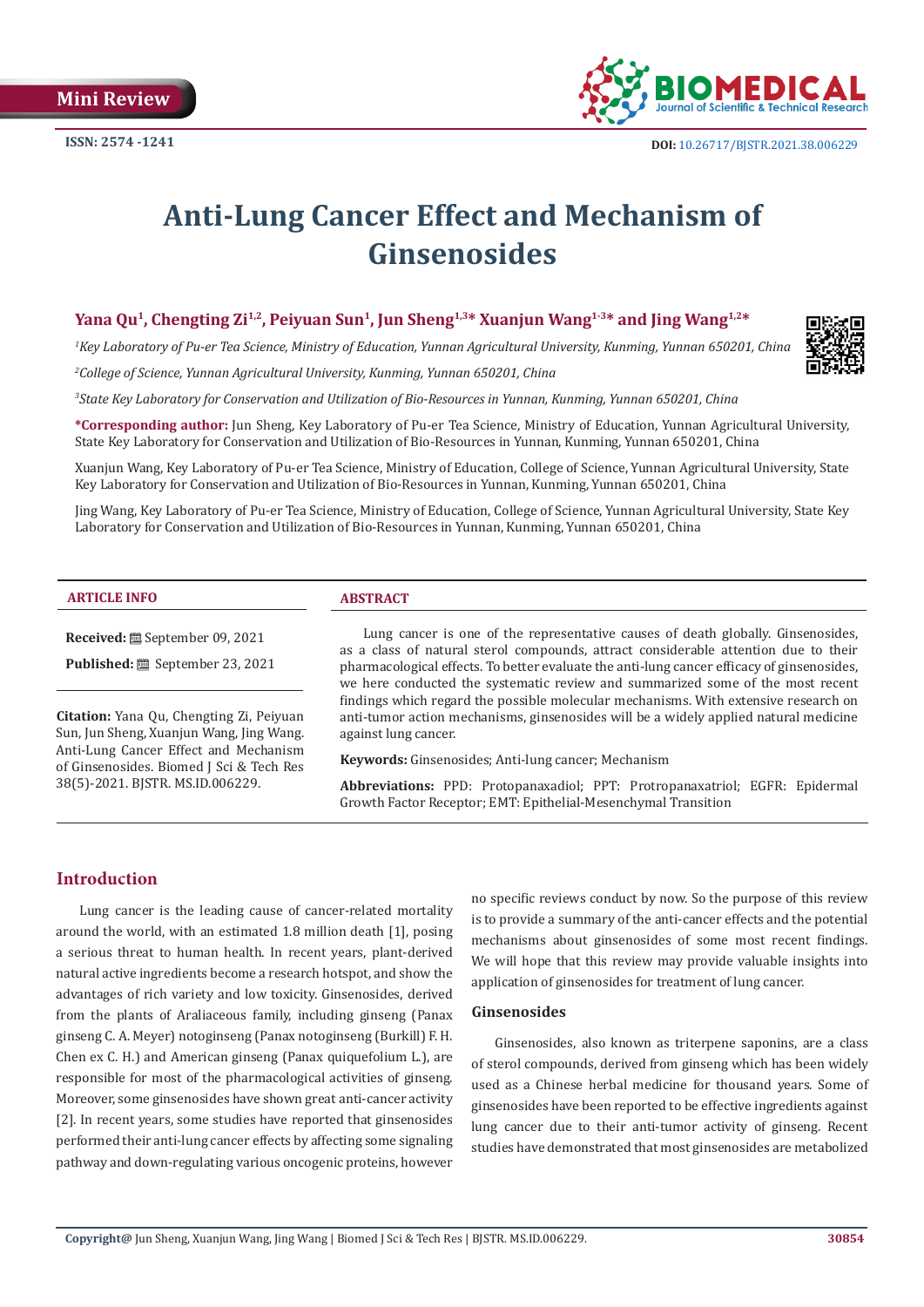to their aglycones in the gastrointestinal track as forms of 20S-protopanaxadiol (PPD) and 20S-protropanaxatriol (PPT) [3], their structures as shown in Figure 1. Up to now, nearly 200 ginsenosides have been reported [4]. According to the structural skeletons of aglycones, ginsenosides are divided into three types: dammarane's, oleananes and ocotillol triterpenes. Among them, the dammarane-type triterpene saponins account for the vast

majority and are considered to be the main pharmacologically active ingredients of ginsenosides. The dammarane-type triterpene saponins are divided into two groups: the protopanaxadiol-type ginsenosides (PPD), including ginsenosides Rg3, Rk1, Rh2 and Rd. The protopanaxatriol-type ginsenosides (PPT), including ginsenosides Rh1 and Rk3 [5,6]. Their chemical structures are shown in Figure 2.



**Figure 1:** The chemical structures of ginsengenin.



**Figure 2:** The chemical structures of ginsenosides.

# **Anti-Lung Cancer Effects and Mechanisms of Ginsenosides**

Natural compounds have always been a very good source of anti-cancer drugs and have attracted increased attention. There is increasing evidence indicating that ginsenosides may be able to alter abnormal alterations due to cancer through certain mechanisms. To provide a summary of the anti-lung cancer effects and mechanisms of ginsenosides, we collected data from previous scientific researches published over the last 10 years. In these relevant studies, some of ginsenosides have been shown to possess significant anti-lung cancer activity by inducing cell apoptosis, inhibiting cell proliferation, inhibiting tumor invasion and migration, and inducing cell cycle arrest.

#### **Effect of Ginsenosides on Apoptosis of Lung Cancer Cells**

Apoptosis, also known as programmed cell death, plays an important role in regulating proliferation and death of normal or cancer cells. Induction of apoptosis in cancer cells is one of the mechanisms of anti-tumor activity in most antineoplastic drugs [7]. Zhang, et al. [8]. selected A549 cells for experimental research on 20(S)-PPD and found that 20(S)-PPD caused A549 cells lost mitochondrial membrane, released cytochrome C and up-regulated proteins levels of caspase-9 and caspase-3. These results revealed that 20(S)-PPD triggered mitochondrial-mediated caspasedependent apoptosis to exhibit a significant pro apoptotic effect by down-regulating PI3K/AKT signaling pathway in A549 cells. Xie, et al. [9] treated H23 and A549 cells with different concentrations of ginsenoside Rg3 (Rg3) for 24h, and then observed that the proportion of apoptotic cells in A549 and H23 cells increased significantly after 24h of Rg3 treatment. Hu, et al. [10] found that ginsenoside Rk1 (Rk1) increased the proteins expression of Bax, Cleaved caspase-3, Cleaved caspase-8, Cleaved caspase-9 and PARP in A549 and PC9 cells, and decreased the protein expression of Bcl-2 by suppressing NF-κB signaling pathway. In addition, Joo, et al.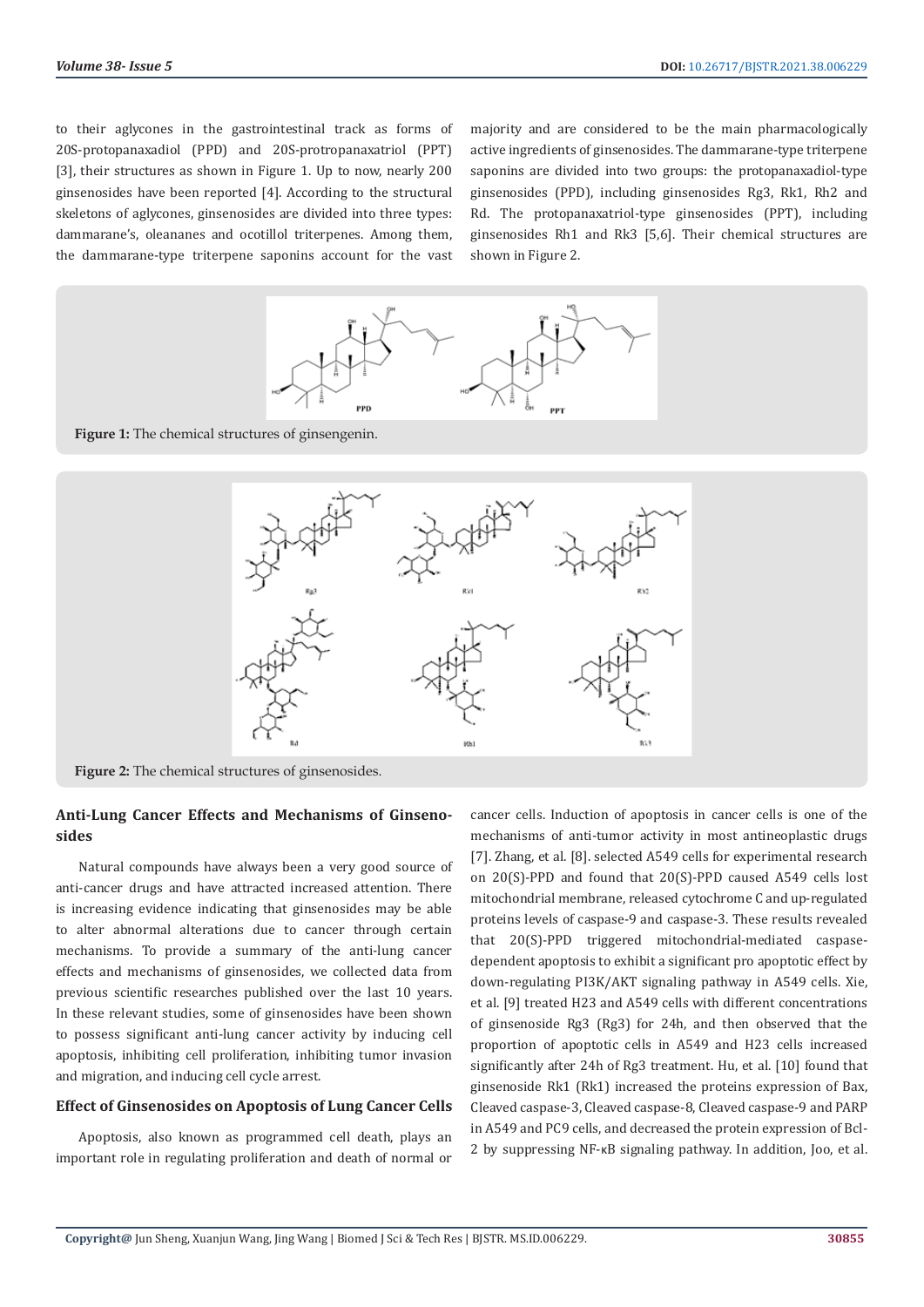[11] found that Rg3 increased active of caspase-8 and caspase-3, whereas decreased procaspase-9 in a dose-dependent manner in A549 cells. The results also observed that Rg3 decreased the levels of p-STAT3, p-Akt, and p-Erk. These results revealed that Rg3 induced apoptosis in A549 cells by down-regulating epidermal growth factor receptor (EGFR) signaling pathway. The above studies demonstrated that ginsenosides induced apoptosis of lung cancer cells by interacting with signaling pathways including PI3K/ Akt, NF-κB and EGFR.

# **Effect of Ginsenosides on Cell Proliferation of Lung Cancer Cells**

Several experimental studies suggested that ginsenosides inhibited the proliferation of lung cancer cells to exert their antilung cancer activity. Tan, et al. [12] found that ginsenoside Rh1 (Rh1) significantly inhibited the proliferation of A549 cells in a time- and dose-dependent manner. Rh1 also significantly downregulated the expression levels of GSK-3β (Ser9) and β-catenin in A549 cells in a dose-dependent manner. The results indicated that

Rh1 inhibited the proliferation of A549 cells by suppressing the Wnt signaling pathway. Zhang, et al. [13] found that ginsenoside Rh2 (Rh2) significantly up-regulated E-cadherin expression and downregulated the expression of vimentin, suggested that Rh2 inhibited A549 cells proliferation. Rh2 also suppressed key Wnt signaling genes, Wnt3, TCF7 and FZD8, and hedgehog signaling genes, Smo, Gli1, Gli2 and Gli3. Moreover, Rh2 decreased the protein expression levels of β-catenin (Wnt signaling), Smo (hedgehog signaling) and GLI1 (hedgehog signaling) in A549 cells, suggested that Rh2 suppressed both signaling pathways. In conclusion, the study documented that Rh2 suppressed Wnt and hedgehog signaling pathways, inhibited lung cancer cell proliferation. Hu, et al. [10] found that Rk1 inhibited the proliferation of A549 and PC9 cells in a time- and dose-dependent manner. Furthermore, in the colony formation assay, Rk1 significantly inhibited the colony formation of A549 and PC9 cells. The results also found Rk1 inhibited the activation of NF-κB signaling pathway. In conclusion, the results indicated that Rk1 significantly decreased the proliferation of lung adenocarcinoma cells in vitro (Figure 3).



# **Effect of Ginsenosides on Angiogenesis of Lung Cancer Cells**

Tumor angiogenesis plays a key role in the formation of new blood vessels, which is essential to tumor growth and metastasis by supplying oxygen and nutrients. Some of ginsenosides, such as Rg3 and ginsenoside Rk3 (Rk3), have been reported to inhibit angiogenesis by interacting with angiogenesis-related signaling pathways. Geng, et al. [14] established mouse Lewis lung cancer animal model to explore the mechanisms of Rg3 in vivo, and found that Rg3 significantly reduced the micro vessel density of tumorbearing mice and inhibited tumor angiogenesis by suppressing expression of VEGF, MMP-9 and HIF-1α. Additionally, Duan, et al. [15] confirmed that Rk3 inhibited angiogenesis via CD34 staining and chick embryo chorioallantoic membrane assay in xenograft tumor models (Figures 4 & 5).

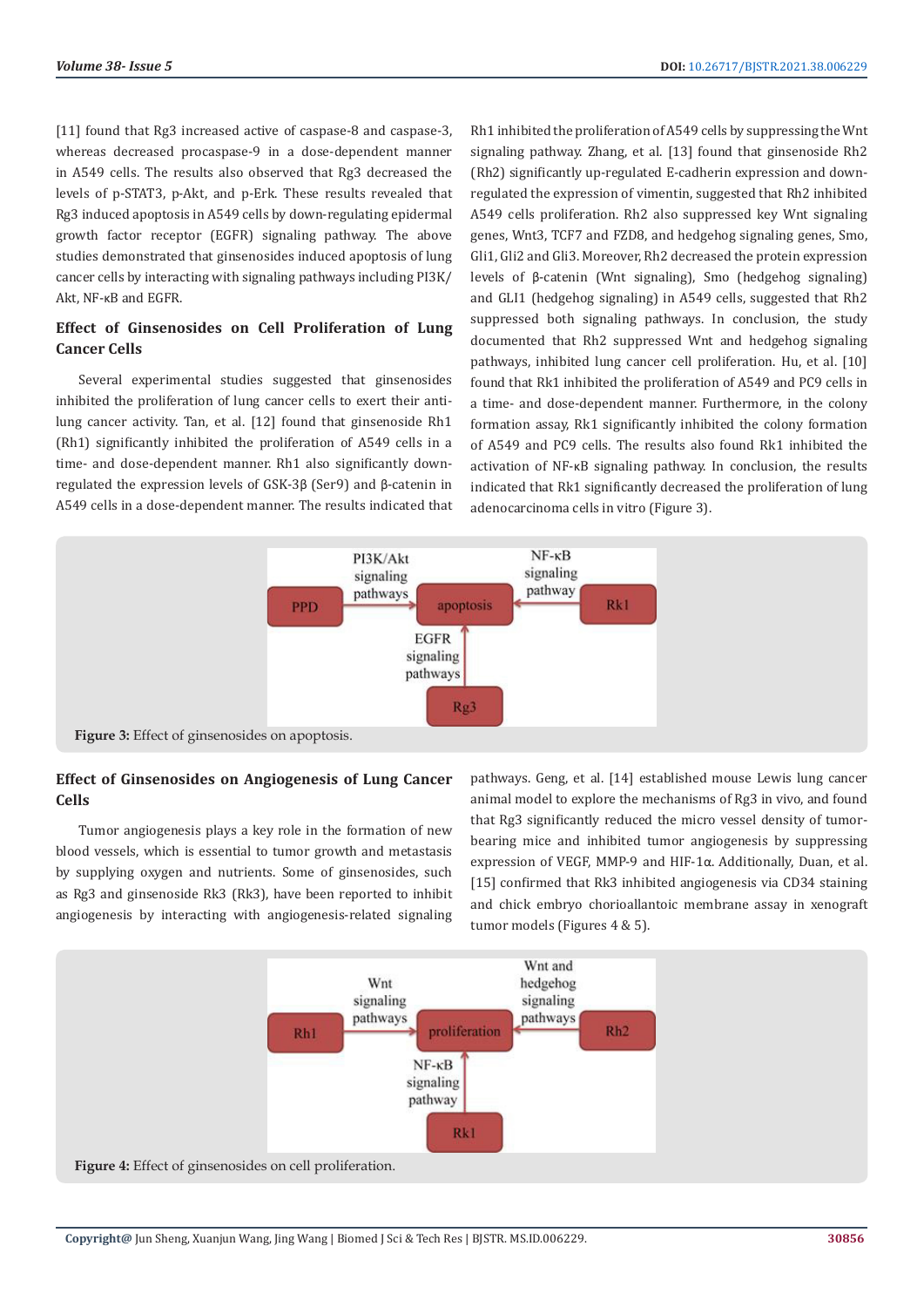

# **Effect of Ginsenosides on Invasion and Migration of Lung Cancer Cells**

Epithelial-mesenchymal transition (EMT) is an important factor in lung cancer metastasis. In a study [16], after treated with different concentrations of ginsenoside Rd (Rd), the authors found that Rd inhibited invasion and migration in a concentration dependent manner in A549 cells. In another study, Tian, et al. [17]

found that Rg3 inhibited lung cancer cells migration and invasion due to inhibitory of EMT-labeled protein. Furthermore, in this study, Rg3 also inhibited the activation of EGFR, and then inhibited MAPK and NF-κB downstream signaling pathways. In summary, by inhibiting EGFR activation, Rg3 suppresses MAPK and NF-κB signaling pathways to effectively inhibit EMT and lung cancer cells invasion (Figure 6).



# **Effect of Ginsenosides on Cell Cycle of Lung Cancer Cells**

Cell cycle is a highly ordered way of cell operation. Proteins related to the cell cycle in the process of regulation control the infinite proliferation of tumor cells, which achieve the purpose of treating tumors [18]. Liang, et al. [19] found that Rg3 downregulated the proteins expression of CDK2, Cyclin A2 and Cyclin E1 in A549 cells. According to the quantitative real-time reverse transcription-PCR (qRT-PCR) and immunoblotting analysis, Rg3 was certified to play a key role on EGFR/Ras/Raf/MEK/ERK signal pathway regulation. The results showed that Rg3 arrested the cell

cycle at the G0/G1 phase via the EGFR/Ras/Raf/MEK/ERK pathway. Zhu [16] treated A549 and H460 cells with different concentrations of Rd for 24h. The results showed that Rd effectively arrested the cell cycle at the G1/S phase. The western blotting results showed that the proteins expression of E2F1, Cyclin D1, Cyclin E1, CDK2, CDK4 and p-Akt were decreased and the proteins expression of p27 and p21 were increased in a concentration-dependent manner. The results revealed that cells after Rd treatment, the phosphorylation level of Akt was decreased, and the expression of G1/S conversion node proteins were decreased, which affected the cell cycle process by PI3K/Akt signaling pathways (Figure 7).

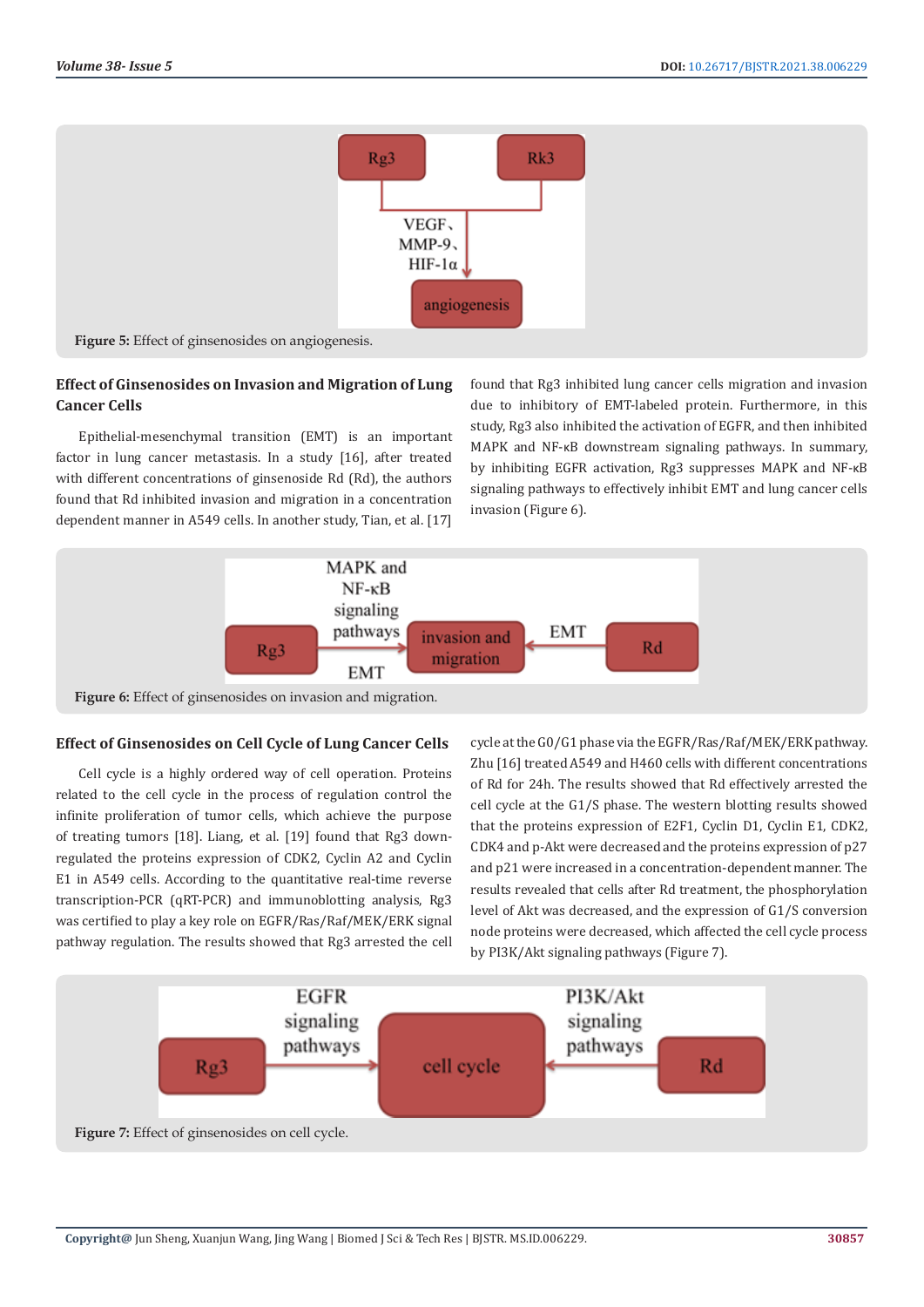## **Conclusion and Perspectives**

At present, some of ginsenosides play key roles in several malignancies such as lung cancer. Despite several limitations, this review provides assurances that molecular mechanisms of anti-lung cancer activity employed by ginsenosides mainly involve induction of apoptosis, inhibition of proliferation, angiogenesis, invasion and migration, and regulation of cell cycle (Figure 8). In these above studies, ginsenosides exhibited great anti-lung cancer activities both in vitro and in vivo. Furthermore, we found that multiple studies selected Rg3 as an attractive candidate to investigate its anti-lung cancer effects and mechanisms. It may be due to the fact that Rg3 is the main ingredient of Shenyi Capsule (National Drug Administration standard number: Z20030044), which is an important Chinese anticancer drug [20]. As early as 1996, some researchers conducted toxicological tests on Rg3, and the results showed that continuous administration of Rg3 had no obvious embryonic toxicity and teratogenicity, no obvious toxic reaction and no mutagenicity in rats. Relevant studies have reported that Rg3 combined with first-line chemotherapy improved efficacy of chemotherapy and reduced toxicity of chemotherapy drugs [21]. The combination of Rg3 and Osimertinib was also reported to synergically improve the anti-tumor effect [22]. The 25-OCH3-PPD derivatives were synthesized with the natural ginsenoside 25-OCH3- PPD from ginseng leaves as the lead compound. These derivatives were screened for cytotoxic activity against 167 human cancer cell lines. The results showed that compared with 25-OCH3-PPD, four compounds showed higher anti-tumor activity, with an increase of nearly 5-15 times [23]. Bi, et al. [24] investigated the tumor activity of three derivatives of 25-hydroxy protopanaxadiol (25-OH-PPD) against lung cancer. The three compounds significantly inhibited the growth of A549 and H460 cells, while they did not reduce body weight of xenograft mice by oral administration. The above studies fully indicated that ginsenosides showed great potential in the treatment of lung cancer. However, there are many studies on common ginsenosides, but few on some rare ginsenosides, so we will hope that more and more studies related to rare ginsennosides will be conducted, so as to provide new ideas for the treatment of lung cancer and bring new hope to patients.



**Figure 8:** Anti-lung cancer effect of ginsenosides.

# **Conflict of Interest**

The authors declare no conflict of interest.

#### **References**

- 1. [Sung H, Ferlay J, Siegel RL, Laversanne M, Soerjomataram I, et al. \(2021\)](https://pubmed.ncbi.nlm.nih.gov/33538338/)  [Global cancer statistics 2020: GLOBOCAN estimates of incidence and](https://pubmed.ncbi.nlm.nih.gov/33538338/)  [mortality worldwide for 36 cancers in 185 countries. A Cancer Journal](https://pubmed.ncbi.nlm.nih.gov/33538338/)  [for Clinicians 71\(3\): 209-249.](https://pubmed.ncbi.nlm.nih.gov/33538338/)
- 2. [Quan K, Liu Q, Li P, Qi LW \(2015\) Advances of ginsenosides in anticancer](https://pesquisa.bvsalud.org/portal/resource/pt/wpr-475608)  [activities. Journal of Medical Postgraduates 28\(4\): 427-431.](https://pesquisa.bvsalud.org/portal/resource/pt/wpr-475608)
- 3. [Yu Y, Zhou Q, Huang Y, Bu XX, Jia W \(2007\) Antiestrogenic Effect of](https://pubmed.ncbi.nlm.nih.gov/17464948/)  [20S-Protopanaxadiol and Its Synergy with Tamoxifen on Breast Cancer](https://pubmed.ncbi.nlm.nih.gov/17464948/)  [Cells. Cancer 109\(11\): 2374-2382.](https://pubmed.ncbi.nlm.nih.gov/17464948/)
- 4. [Ratan ZA, Haidere MF, Hong YH, Park SH, Lee JO, et al. \(2021\)](https://www.ncbi.nlm.nih.gov/pmc/articles/PMC8020288/)  [Pharmacological potential of ginseng and its major component](https://www.ncbi.nlm.nih.gov/pmc/articles/PMC8020288/)  [ginsenosides. Journal of Ginseng Research 45\(2\): 199-210.](https://www.ncbi.nlm.nih.gov/pmc/articles/PMC8020288/)
- 5. Liu R, Li D, Li Y (2017) Research Progress on Pharmacological Effects of Ginsenoside. Food and Nutrition in China 23: 68-72.
- 6. [Hu ZF, Gu AD, Liang L, Li Y, Gong T, et al. \(2019\) Construction and](https://pubs.rsc.org/en/content/articlelanding/2019/gc/c8gc04066d) [optimization of microbial cell factories for sustainable production of](https://pubs.rsc.org/en/content/articlelanding/2019/gc/c8gc04066d) [bioactive dammarenediol-II glucosides. Green Chem 21\(12\): 3286-3299.](https://pubs.rsc.org/en/content/articlelanding/2019/gc/c8gc04066d)
- 7. [Xiao H, Xue QF, Zhang QH, Li CY, Liu XQ, et al. \(2019\) How Ginsenosides](https://www.worldscientific.com/doi/abs/10.1142/S0192415X19500885) [Trigger Apoptosis in Human Lung Adenocarcinoma Cells. The American](https://www.worldscientific.com/doi/abs/10.1142/S0192415X19500885) [Journal of Chinese Medicine 47\(8\): 18.](https://www.worldscientific.com/doi/abs/10.1142/S0192415X19500885)
- 8. [Zhang YL, Zhang R, Xu HL, Yu XF, Qu SC, et al. \(2013\) 20\(S\)-](https://pubmed.ncbi.nlm.nih.gov/24117074/) [Protopanaxadiol Triggers Mitochondrial-Mediated Apoptosis in Human](https://pubmed.ncbi.nlm.nih.gov/24117074/) [Lung Adenocarcinoma A549 Cells via Inhibiting the PI3K/Akt Signaling](https://pubmed.ncbi.nlm.nih.gov/24117074/) [Pathway. The American Journal of Chinese Medicine 41\(5\): 1137-1152.](https://pubmed.ncbi.nlm.nih.gov/24117074/)
- 9. [Xie QP, Wen HK, Zhang Q, Zhou WH, Lin XM, et al. \(2017\) Inhibiting PI3K-](https://pubmed.ncbi.nlm.nih.gov/27930981/)[AKt signaling pathway is involved in antitumor effects of ginsenoside](https://pubmed.ncbi.nlm.nih.gov/27930981/) [Rg3 in lung cancer cell. Biomedicine & Pharmacotherapy 85: 16-21.](https://pubmed.ncbi.nlm.nih.gov/27930981/)
- 10. [Hu ML, Yang J, Qu LL, Deng XQ, Duan ZG, et al. \(2020\) Ginsenoside](https://pubmed.ncbi.nlm.nih.gov/31830168/) [Rk1 induces apoptosis and downregulates the expression of PD-L1 by](https://pubmed.ncbi.nlm.nih.gov/31830168/) targeting the NF-κ[B pathway in lung adenocarcinoma. Food & Function](https://pubmed.ncbi.nlm.nih.gov/31830168/) [11\(1\): 456-471.](https://pubmed.ncbi.nlm.nih.gov/31830168/)
- 11. [Joo EJ, Chun J, Ha YW, Ko HJ, Xu MY, et al. \(2015\) Novel roles of ginsenoside](https://pubmed.ncbi.nlm.nih.gov/25824408/) [Rg3 in apoptosis through downregulation of epidermal growth factor](https://pubmed.ncbi.nlm.nih.gov/25824408/) [receptor. Chemico-Biological Interactions 233: 25-34.](https://pubmed.ncbi.nlm.nih.gov/25824408/)